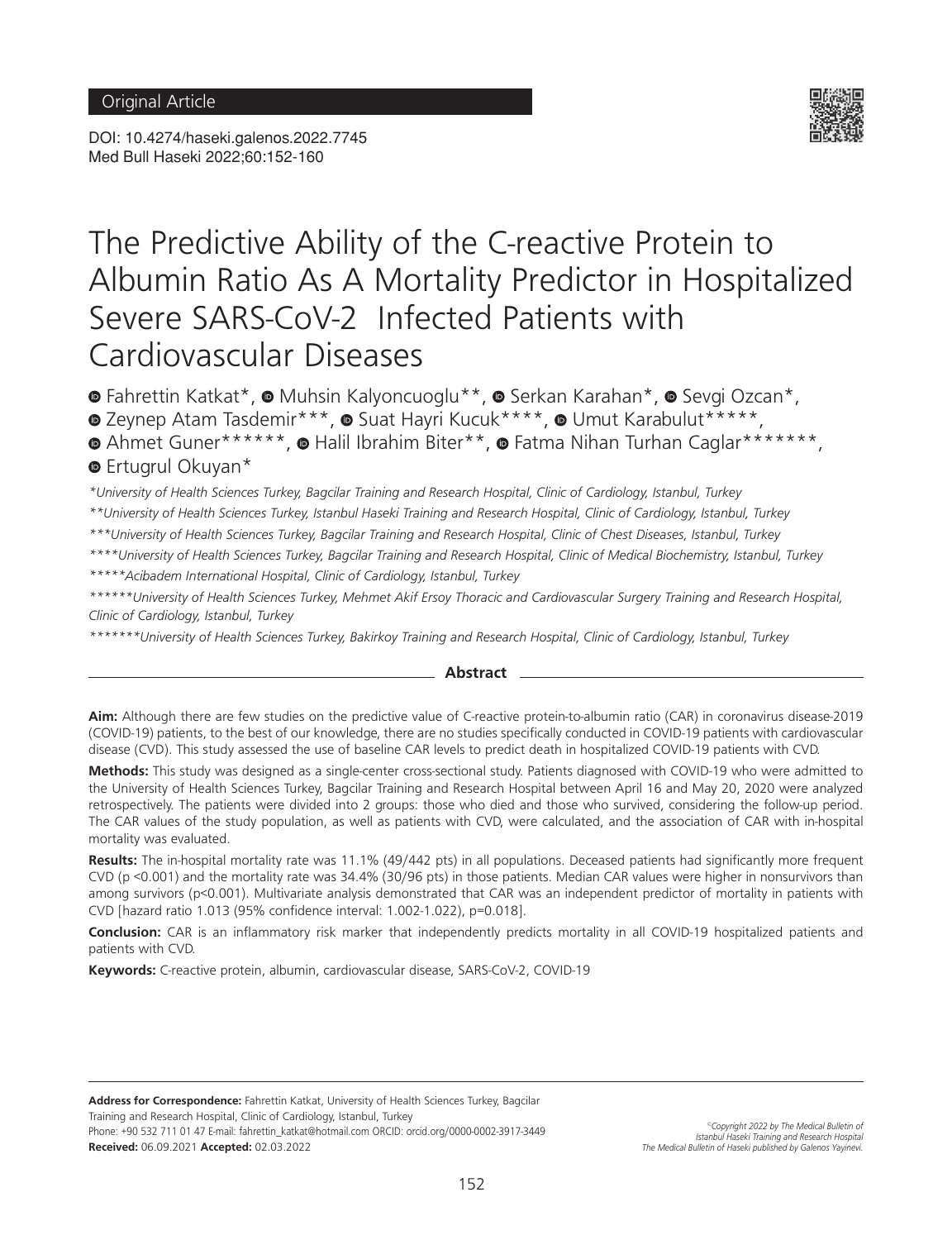# **Introduction**

A series of pneumonia cases caused by a novel coronavirus were first identified in China in late 2019 (1). The outbreak of this virus, labeled as severe acute respiratory syndrome-coronavirus-2 (SARS-CoV-2) and capable of causing coronavirus disease-2019 (COVID-19), was eventually awarded pandemic status by the World Health Organization in March 2020 (2). In just the short time since, many inflammatory markers such as interleukin-6, cardiac troponin, serum amyloid A, lactate dehydrogenase, D-dimer, ferritin, neutrophil-tolymphocyte ratio, and platelet-to-lymphocyte ratio have been studied in an attempt to understand COVID-19, and researchers have discovered some to be related to COVID-19 severity (1). Identifying the risk factors for COVID-19-related mortality is critical because it allows for earlier interventions to prevent deaths during the pandemic (3,4). C-reactive protein (CRP) is a well-known positive acute-phase reactant, whereas albumin is a negative acute-phase reactant (5). Both are valuable markers, associated with systemic inflammation and poor outcome in critically ill patients (5-7). CRP-to-albumin ratio (CAR) is a novel inflammatory indicator, assumed to be more reliable than CRP or albumin alone in determining a patient's inflammatory status and predicting morbidity and mortality (5,8). Accumulating evidence supports the significance of CAR in determining prognosis in various clinical situations such as sepsis, diabetes, coronary artery disease, cancer, and vasculitis (5,8-12).

C- reactive protein is positive and albumin negative is affected in COVID-19 patients. It is prognostic for more severe disease and higher mortality if the CAR rate is elevated in COVID-19 patients (13). Many recent studies have suggested that cardiovascular disease (CVD) in particular is a risk factor for experiencing a more severe COVID-19 disease course. The China Disease Control and Prevention Center reported a mortality rate of 10.5% among those with comorbid CVD disease compared with the overall case fatality rate of 2.4% (14).

Although there are few studies on the predictive value of CAR in COVID-19 patients, to the best of our knowledge, there are no studies specifically conducted in COVID-19 patients with CVD disease. Hence, in this study, we determined the predictive role of baseline CAR values in the determination of death in hospitalized COVID-19 patients, especially patients with CVD.

#### **Materials and Methods**

#### **Compliance with Ethical Standards**

A written informed consent form was signed by each patient or by a first-degree relative of those patients who died. This study was conducted in accordance with the Declaration of Helsinki. The local institutional ethics committee of University of Health Sciences Turkey, Bagcilar Training and Research Hospital approved the study (protocol no. 2020.09.1.04.121).

# **Study Design**

This study was designed as a single-center crosssectional study. COVID-19 patients who were hospitalized between April 16 and May 20, 2020 and who were recorded as having either died in the hospital or survived hospital discharge as of June 1, 2020, were consecutively included. Patients under the age of 18 years old, pregnant, who died at admission, were transferred to another hospital, or who lacked baseline data were excluded. Finally, 442 of 475 admitted patients were included in the study cohort. A flow diagram of the study enrollment process is shown in Figure 1.

Patients were divided into two groups: group 1, those who lost their lives in the hospital, and group 2, those who were discharged after recovery. Clinical, demographic, comorbidity, and laboratory data of the study population were obtained by accessing the patient files and the electronic information system of the hospital. A positive laboratory finding for SARS-CoV-2 infection was defined as a positive result on high-throughput sequencing or a realtime reverse-transcriptase polymerase chain reaction assay of nasal or pharyngeal swab specimens. Acute respiratory distress syndrome was defined using the Berlin criteria (15). CVD was defined as any cardiovascular pathology, including coronary heart disease, cerebrovascular disease (stroke), peripheral vascular disease, heart failure, rheumatic heart disease, congenital heart disease, and cardiomyopathies (16).

#### **Laboratory Assessment**

Laboratory data collected within the first 24 hours of hospitalization were considered. Fluorescence flow cytometry was used to analyze complete blood count data using the Sysymex XN-2000 hematology analyzer (Sysmex Corporation, Kobe, Japan). CRP, albumin, and uric acid data were analyzed by photometry using the AU 5800 chemistry analyser (Beckman Coulter, Brea, CA, USA). High-sensitivity troponin I (hs-TnI) and ferritin levels were analyzed by a chemiluminescent assay using a UniCel DxI 800 immunoassay analyzer (Beckman Coulter). D-dimer levels were recorded by photometry using the Succeeded SF-8200 fully automated coagulation analyzer (Beijing Succeeder Technology Inc., Beijing, China). A COVID-19 diagnosis was established by real-time polymerase chain reaction (Bio-Speedy COVID-19 RT-qPCR kit; Bioeksen R&D Technologies Ltd., Istanbul, Turkey) of viral nucleic acids from throat swab samples. All patients underwent simultaneous testing for CRP and albumin levels. CAR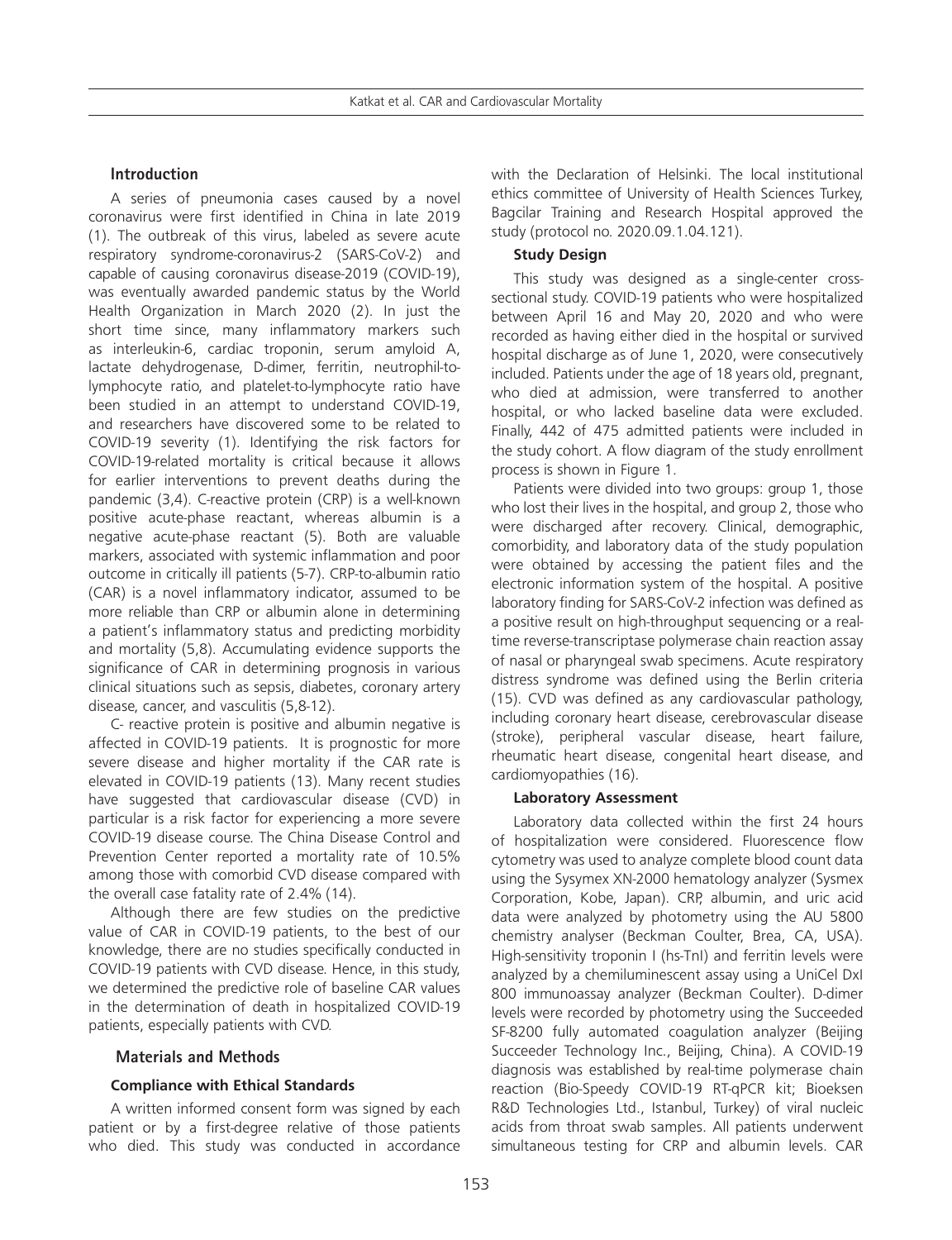

#### **Figure 1.** Study population chart COVID-19: Coronavirus disease-2019

values were calculated by dividing the CRP level by the serum albumin level. Estimated glomerular filtration rates were measured using the Modification of Diet in Renal Disease study equation.

### **Statistical Analysis**

Categorical variables are given as frequencies and percentages. Dichotomous variables were examined using chi-square tests or Fisher's exact tests as appropriate for categorical data, and continuous variables were examined with the Student's t-test or Mann-Whitney U test. The normality of distribution was assessed by the Kolmogorov-Smirnov test. To identify the independent risk factors for in-hospital mortality, univariate and multivariable Cox regression analyses were performed. Only variables with p-values of less than 0.05 in the univariate analysis were included in the multivariate Cox regression analysis. Results of the Cox regression analysis were reported with hazard ratios (HRs) and 95% confidence intervals (CIs). Receiver operating characteristic (ROC) curve analysis was performed to determine the discriminatory performance of parameters found to be independent predictors of mortality. Discriminatory power was classified as 'good' if the area under curve (AUC) was 0.70 or greater and as "inadequate" if the AUC was less than 0.70 (17). To compare the discriminatory performance of the parameters, a pairwise comparison of ROC curves using DeLong et al. (18) was performed. Survival evaluations were conducted by Kaplan-Meier and long-rank tests. Statistical significance was defined as p<0.05. All statistical analyses were conducted using IBM Corporation's Statistical Package for the Social Sciences version 24.0 software (IBM Corporation, Armonk, NY, USA). Moreover, the ROC curves of the models were compared using the MEDCALC software (Software bvba 13, Ostend, Belgium).

#### **Results**

A total of 442 of 475 admitted patients (n=247 men) were enrolled in this study. Forty-nine patients died in the hospital (n=29). Detailed demographic, clinical, and laboratory parameters of all study participants, as compared the survivors and non-survivors, are given in Table 1.

i) Parameters associated with the in-hospital mortality in all study population

In all multivariable analysis models, age, the presence of CVD, a lower estimated glomerular filtration rate, and a higher uric acid level independently predicted mortality (Tables 2 and 3). In the model 1 analysis, CRP was found to be an independent predictor of mortality. Additionally, model 2 cox regression analyses revealed that CAR was an independent predictor of mortality (HR: 1.017, 95% CI: 1.008-1.026; p<0.003).

While the discriminatory power of CRP and albumin is similar (p=0.191), CAR was statistically superior to both, with P-values of 0.018 and 0.017, respectively. The CAR cut-off value was also determined to be >2.2 with 74% sensitivity and 70% specificity (Figure 2). Kaplan-Meier survival curve analysis revealed that low CAR scores  $(\leq 2.2)$ are associated with a greater chance for survival (p<0.001) (Figure 3).

ii) Parameters associated with the in-hospital mortality in patients with CVD

CVD was present in 21.7% of the study population, and nonsurviving patients had more frequent CVD than those who survived (61.2% vs. 16.8%, p<0.001). Moreover, patients with CVD had approximately a 3-fold greater mortality compared to the study population (34.4% vs. 11.1%). Compared to survivors those, deceased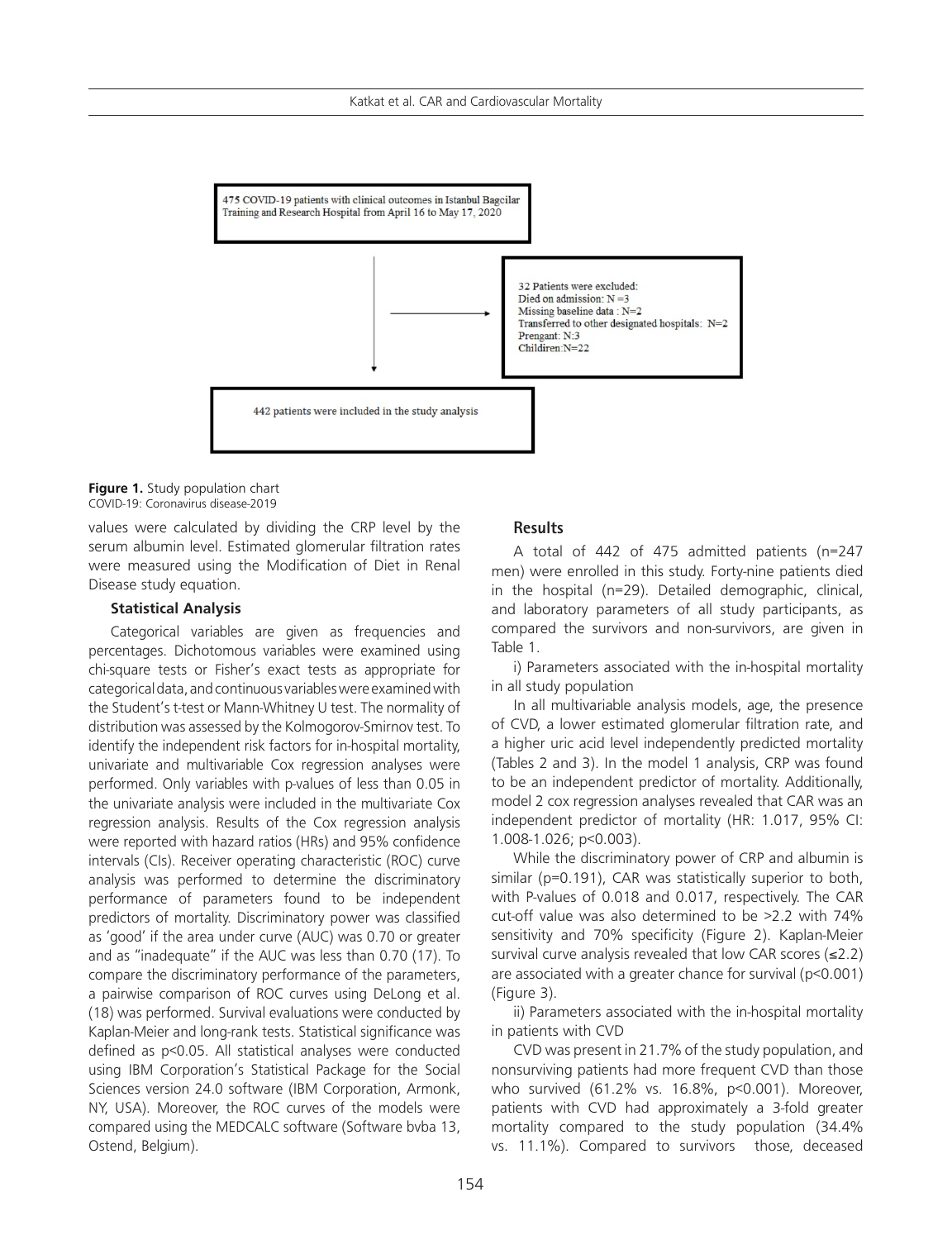

|                               | DBA   | 95% CI           | Z-statistic | $p$ -Value |
|-------------------------------|-------|------------------|-------------|------------|
| <b>CAR</b> vs. CRP            | 0.031 | $0.005 - 0.057$  | 2 3 6 7     | 0.018      |
| <b>CAR</b> vs. a <b>bumin</b> | 0.077 | $0.014 - 0.140$  | 2.393       | 0.017      |
| <b>CRP</b> vs. albumin        | 0.046 | $-0.023 - 0.114$ | 1 308       | 0.191      |
|                               |       |                  |             |            |

**Figure 2.** Comparison of the ROC curves of the CAR (AUC: 0.795, CI 95% 0.754-0.831, p<0.001), CRP (AUC: 0.763, CI 95% 0.721- 0.802, p<0.001), and albumin (AUC: 0.718, CI 95% 0.673-0.759, p<0.001) for detecting the in-hospital mortality

ROC: Receiver operating characteristic, CAR: C-reactive protein-to-albumin ratio, AUC: Area under curve, CI: Confidence interval, CRP: C-reactive protein



**Figure 3.** Kaplan-Meier plots of survival curves of patients with low (blue line) and high CAR (green line) CAR: C-reactive protein-to-albumin ratio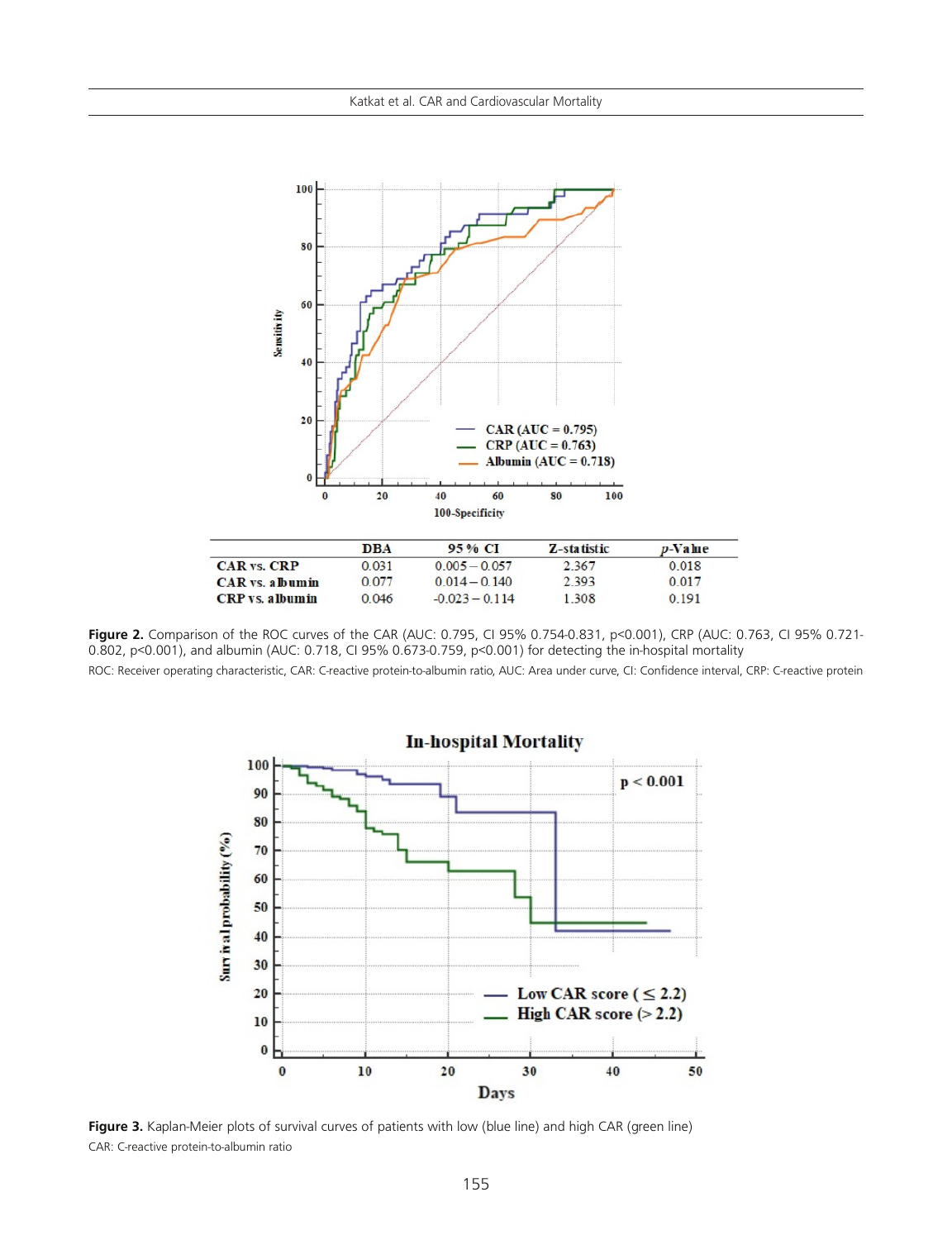| Table 1. Demographic, admission clinical and laboratory parameters of the study cohort                                                                                                                                                                                                                                                       |                             |                               |                                  |         |  |
|----------------------------------------------------------------------------------------------------------------------------------------------------------------------------------------------------------------------------------------------------------------------------------------------------------------------------------------------|-----------------------------|-------------------------------|----------------------------------|---------|--|
| <b>Variables</b>                                                                                                                                                                                                                                                                                                                             | All population<br>$(n=442)$ | <b>Survivors</b><br>$(n=393)$ | <b>Non-survivors</b><br>$(n=49)$ | P       |  |
| Male gender, n (%)                                                                                                                                                                                                                                                                                                                           | 247 (55.9)                  | 218 (55.6)                    | 29(59.2)                         | 0.622   |  |
| Age, year, median (max-min)                                                                                                                                                                                                                                                                                                                  | 58 (18-99)                  | 56 (18-92)                    | 79 (46-99)                       | < 0.001 |  |
| CVD, $n$ $(\%)$                                                                                                                                                                                                                                                                                                                              | 96(21.7)                    | 66 (16.8)                     | 30(61.2)                         | < 0.001 |  |
| Hypertension, n (%)                                                                                                                                                                                                                                                                                                                          | 204(46.2)                   | 168(42.7)                     | 36(73.5)                         | < 0.001 |  |
| Diabetes mellitus, n (%)                                                                                                                                                                                                                                                                                                                     | 146(33)                     | 124(31.6)                     | 22(44.9)                         | 0.061   |  |
| Current smoking, n (%)                                                                                                                                                                                                                                                                                                                       | 128 (29)                    | 113(28.8)                     | 15(30.6)                         | 0.787   |  |
| COPD, n (%)                                                                                                                                                                                                                                                                                                                                  | 50(11.3)                    | 41 (1048)                     | 9(18.4)                          | 0.098   |  |
| Cancer, n (%)                                                                                                                                                                                                                                                                                                                                | 26(5.9)                     | 19(4.8)                       | 7(14.3)                          | 0.008   |  |
| $CVA$ , n $(\% )$                                                                                                                                                                                                                                                                                                                            | 18(4.1)                     | 11(2.8)                       | 7(14.3)                          | < 0.001 |  |
| Needing ICU, n (%)                                                                                                                                                                                                                                                                                                                           | 90(20.4)                    | 51(11.7)                      | 39 (79.6)                        | < 0.001 |  |
| ARDS, n (%)                                                                                                                                                                                                                                                                                                                                  | 70 (15.8)                   | 36(9.2)                       | 34(69.4)                         | < 0.001 |  |
| Hospitalization period, days, median, [IQR]                                                                                                                                                                                                                                                                                                  | $9[5-12]$                   | $9[5-12]$                     | $9[4-13]$                        | 0.802   |  |
| Uric acid, mg/dL                                                                                                                                                                                                                                                                                                                             | $5.1 \pm 2.1$               | $4.8 \pm 1.8$                 | $7.3 \pm 2.9$                    | < 0.001 |  |
| eGFR, mL/min/1.73m <sup>2</sup> , median, [IQR]                                                                                                                                                                                                                                                                                              | 94 [67-105]                 | 97 [78-106]                   | 45 [30-70]                       | < 0.001 |  |
| WBC, 10 <sup>9</sup> /L, median, [IQR]                                                                                                                                                                                                                                                                                                       | $6.2$ [4.8-8.6]             | $6.0$ [4.5-7.8]               | $9.9$ [7.1-13.7]                 | < 0.001 |  |
| Neutrophil, 10 <sup>9</sup> /L, median, [IQR]                                                                                                                                                                                                                                                                                                | $4.4$ [3.0 -6.7]            | $4.1$ [2.8-6.0]               | 8.4 [5.8-11.9]                   | < 0.001 |  |
| Lymphocyte, 10 <sup>9</sup> /L, median, [IQR]                                                                                                                                                                                                                                                                                                | $1.1$ [0.8-1.5]             | $1.2$ [0.9-1.5]               | $0.8$ [0.6-1.1]                  | < 0.001 |  |
| Haemoglobin, g/L                                                                                                                                                                                                                                                                                                                             | $126 + 19$                  | $127 \pm 18$                  | $112 \pm 24$                     | < 0.001 |  |
| Platelet, 10 <sup>9</sup> /L                                                                                                                                                                                                                                                                                                                 | 231±95                      | 232±95                        | 223±95                           | 0.514   |  |
| D-Dimer, µg FEU/L, median, [IQR]                                                                                                                                                                                                                                                                                                             | 400 [200-900]               | 300 [200-700]                 | 1200 [800-2100]                  | < 0.001 |  |
| Ferritin, µg/L, median, [IQR]                                                                                                                                                                                                                                                                                                                | 213 [98-406]                | 198 [95-385]                  | 360 [148-638]                    | < 0.001 |  |
| CRP, mg/L, median, [IQR]                                                                                                                                                                                                                                                                                                                     | 37 [15-104]                 | 32 [15-104]                   | 134 [61-215]                     | < 0.001 |  |
| Albumin, g/L                                                                                                                                                                                                                                                                                                                                 | $34.9 \pm 5.1$              | $35.2 \pm 4.8$                | $31.6 \pm 5.5$                   | < 0.001 |  |
| CAR, median, [IQR]                                                                                                                                                                                                                                                                                                                           | 1.08 [0.42-3.0]             | $0.95$ $[0.36-2.58]$          | $4.4$ [1.9-7.0]                  | < 0.001 |  |
| hs-Tnl, pg/mL, median, [IQR]                                                                                                                                                                                                                                                                                                                 | $3.1$ [1.3-8.0]             | $2.9$ [1.1 -6.9]              | $5.5$ [3.2-17.5]                 | 0.364   |  |
| CVD: Cardiovascular disease, COPD: Chronic obstructive pulmonary disease, CVA: Cerebrovascular accident, ARDS: Acute respiratory distress syndrome; eGFR: Estimated<br>glomerular filtration rate, WBC: White blood count, CRP: C-reactive protein, CAR: CRP to albumin ratio, hs-Tnl: High-sensitivity troponin I, IQR: Interquartile range |                             |                               |                                  |         |  |

patients were older (mean 77.9±11.2 years vs. 66.8±11.5 years; p<0.001) and had lower eGFR (median 48 mL/ min/1.73m<sup>2</sup> vs. 80 mL/min/1.73m<sup>2</sup>; p<0.001), lower hemoglobin (mean 113±17 g/L vs. 127±19 g/L; p=0.003), higher white blood cell (median 9.9 10<sup>9</sup>/L vs. 7.2 10<sup>9</sup>/L; p< 0.001), lower albumin (mean 31.5±5.5 g/L vs. 34.3±4.8 g/L; p=0.013), higher CRP (median 130 mg/L vs. 37 mg/L; p<0.001), higher D-dimer (median 1.0 µg FEU/L vs. 0.4 µg FEU/L; p=0.037), higher ferritin (median 336 µg/L vs. 231 µg/L; p=0.017), and higher hs-TnI levels (median 9.8 pg/ mL vs. 143 pg/mL; p<0.001) at admission.

Multivariate analysis revealed that, anemia, high admission hs-TnI values, high admission CRP levels, and high admission CAR values were independent predictors of mortality in COVID-19 patients with CVD (Table 4). Moreover, ROC analysis showed that CAR had a better AUC than CRP (AUC: 0.809 (95% CI=0.712- 0.905; p<0.001 vs. AUC: 0.763 (95% CI=0.695-0.831; p<0.001) and adequate discrimination ability to predict in-hospital

mortality with 76% sensitivity and 75% specificity for >2.2 cut-off value (Figure 4).

# **Discussion**

The main findings of this study are as follows: Patients who died had higher baseline CAR values, baseline CRP levels, and lower albumin levels compared with those who survived; (ii) while high CAR values and increased CRP levels were found to be independent predictors of mortality, the presence of hypoalbuminemia was not; (iii) the predictive ability of CAR was significantly better than that of both CRP and albumin; (iv) patients with CAR values of greater than 2.2 were at greater risk of inhospital mortality; and (v) CAR was also found to be an independent predictor of in-hospital mortality in patients with CVD.

CRP is well-known today as a marker of systemic inflammation and severe infection. C- reactive protein is a non-specific acute-phase reactant classically related to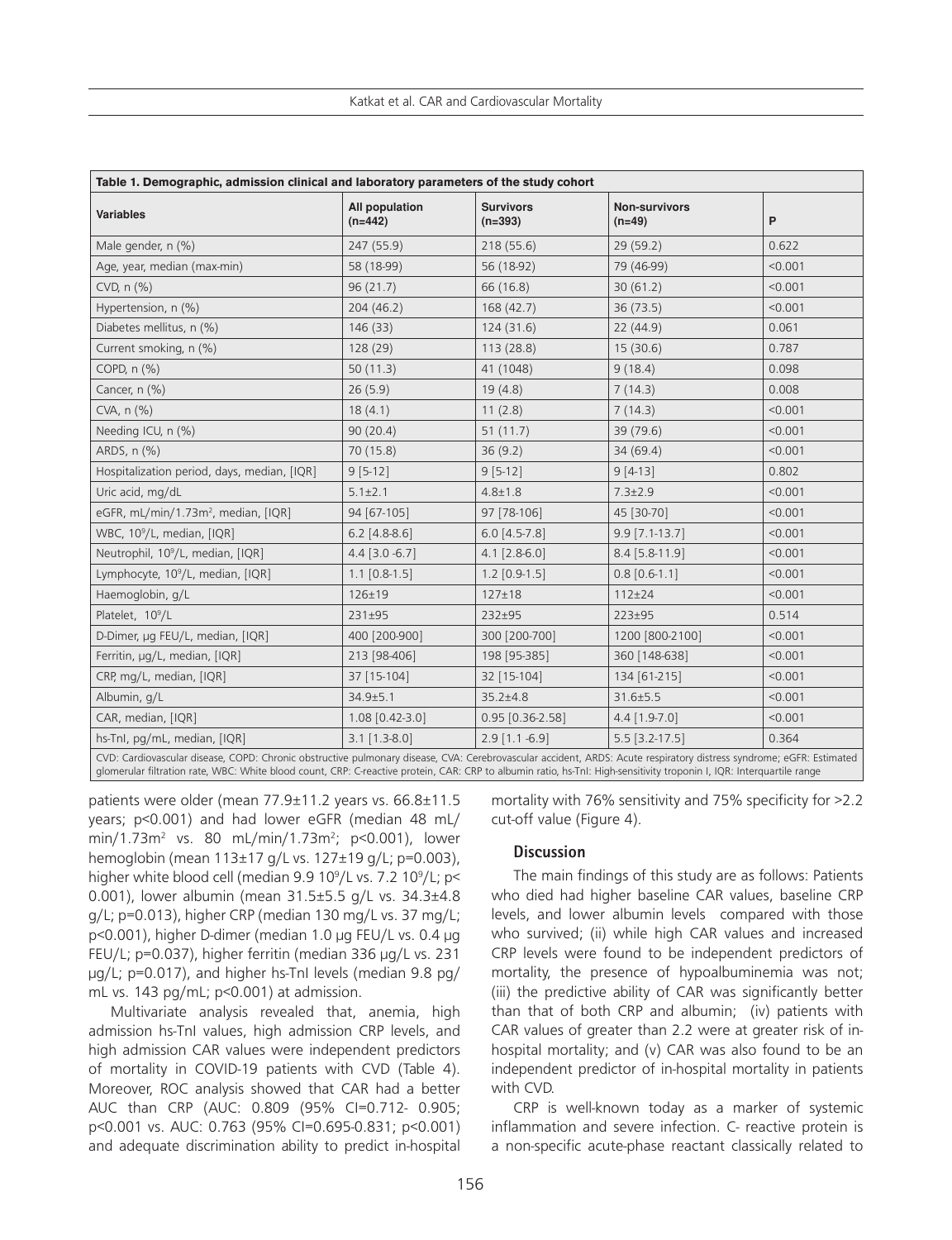

**Figure 4.** ROC curves of the CAR (AUC: 0.809 (95% CI=0.712- 0.905; p<0.001) and CRP (AUC: 0.763 (95% CI=0.695- 0.831; p<0.001) in patients with CVD for detecting the in-hospital mortality

ROC: Receiver operating characteristic, CAR: C-reactive protein-to-albumin ratio, AUC: Area under curve, CI: Confidence interval, CRP: C-reactive protein, CVD: Cardiovascular disease

inflammation (19). Additionally, in providing host defense against invading pathogens, CRP plays an important role by activating the complementary system (19). It has been suggested that CRP can be a marker in the early diagnosis of pneumonia and that patients with severe pneumonia have high CRP levels (20). Recently, CRP levels were found to be positively correlated with lung lesions and may reflect disease severity in the early stages of COVID-19 (21). In a large-scale study involving 2782 COVID-19 patients, CRP was strongly associated with venous thrombo-embolism, acute kidney injury, critical illness, and in-hospital mortality (22). In our study, in line with the available data, CRP independently predicted in-hospital mortality.

Serum albumin, as a negative acute-phase reactant, is a marker of systemic inflammation and hypoalbuminemia is common in many inflammatory diseases (23). There is ample evidence to address the importance of reduced albumin levels in severe COVID-19 (24). In parallel with the findings of previous studies, in our investigation, hypoalbuminemia was detected more frequently among patients who died. Although the exact mechanism of hypoalbuminemia in COVID-19 is not yet understood, systemic inflammation may be a reason. Moreover, The systemic inflammatory response that occurs because of SARS-CoV-2 infection may increase capillary permeability,

causing serum albumin to escape into the interstitial space and thus increase the volume of albumin distribution. This may contribute to the development of hypoalbuminemia beyond the negative acute-phase response to the systemic inflammatory response. Serum albumin levels are affected by various factors, such as vascular injury, renal injury, various cytokine levels, free fatty acid concentrations, and steroid hormones (25). Therefore, it is difficult to establish a direct relationship between the serum albumin level and the mortality rate, and, hence, the exact mechanism of this relationship, beyond serum albumin being a marker associated with mortality, remains unknown. As such, albumin alone may not be a reliable prognostic marker in the context of a complex disease like COVID-19.

The CRP to albumin ratio, as a reflection of equilibrium between CRP and albumin, was first described by Fairclough et al. (26) and is an emerging inflammatory indicator suggested to be a better option than either the serum CRP or albumin level alone in predicting poor prognosis in patients with acute medical conditions (5,13). Several previous studies have emphasized the significance of taking pretreatment CAR measurements on clinical outcomes in patients severe inflammation (27,28). In a study by Sun et al. (27), CAR was revealed to be a better prognostic tool than just CRP or albumin level alone in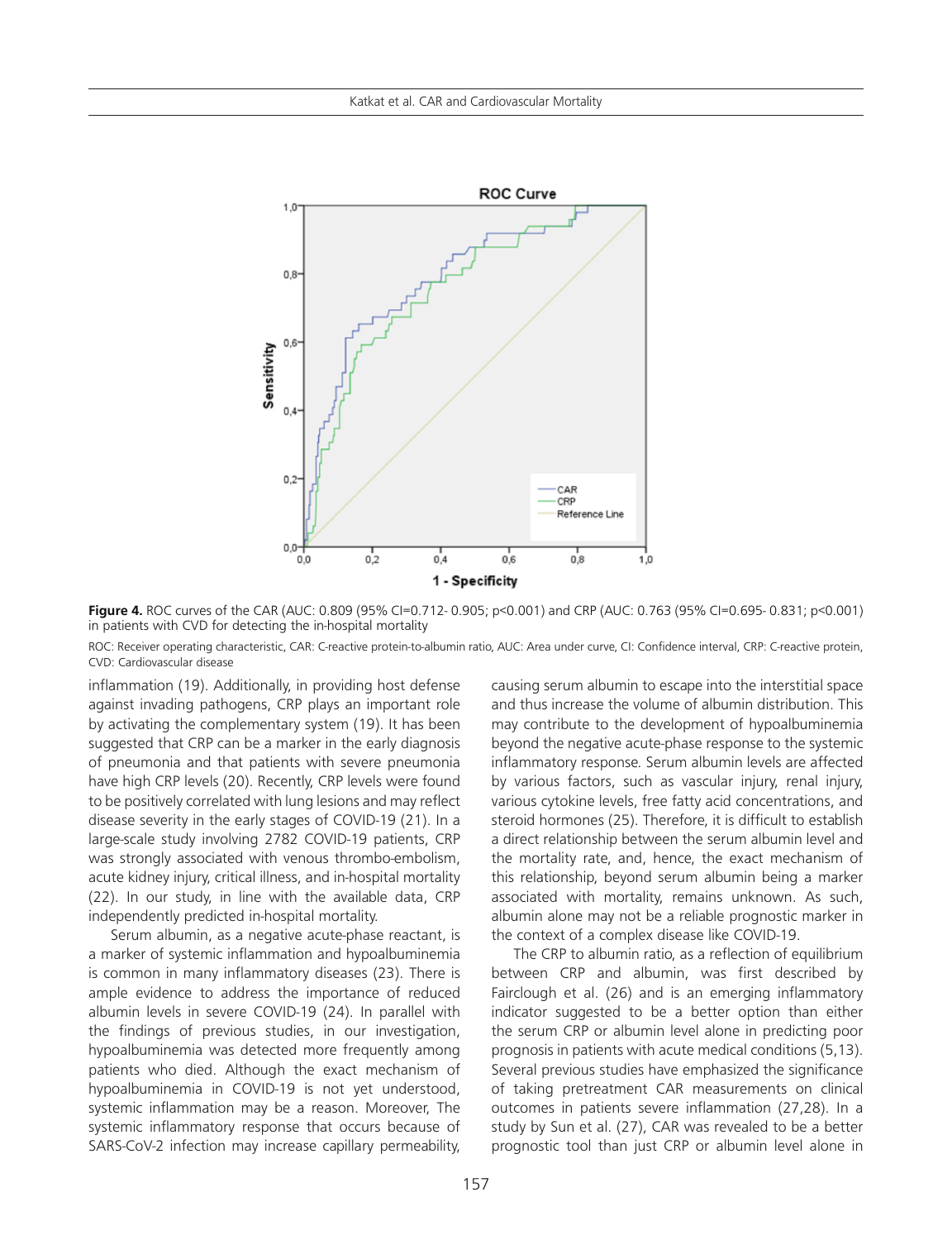| Table 2. Factors that were found to be independently associated<br>with in-hospital mortality in unadjusted univariate<br><b>COX</b><br>regression analysis                                                 |                           |         |  |  |  |
|-------------------------------------------------------------------------------------------------------------------------------------------------------------------------------------------------------------|---------------------------|---------|--|--|--|
| <b>Variables</b>                                                                                                                                                                                            | Univariate<br>HR (95% CI) | P       |  |  |  |
| Age                                                                                                                                                                                                         | 1.090 (1.064-1.116)       | < 0.001 |  |  |  |
| CVD                                                                                                                                                                                                         | 5.260 (2.891-9.572)       | < 0.001 |  |  |  |
| Hypertension                                                                                                                                                                                                | 2.517 (1.331-4.758)       | 0.005   |  |  |  |
| Cancer                                                                                                                                                                                                      | 2.243 (1.003-5.016)       | 0.049   |  |  |  |
| <b>CVA</b>                                                                                                                                                                                                  | 2.631 (1.165-5.016)       | 0.020   |  |  |  |
| Uric acid                                                                                                                                                                                                   | 1.343 (1.219-1.480)       | < 0.001 |  |  |  |
| eGFR                                                                                                                                                                                                        | $0.973(0.965 - 0.981)$    | < 0.001 |  |  |  |
| Haemoglobin                                                                                                                                                                                                 | $0.743(0.648-0.851)$      | < 0.001 |  |  |  |
| Neutrophil                                                                                                                                                                                                  | 1.132 (1.078-1.189)       | < 0.001 |  |  |  |
| Lymhocyre                                                                                                                                                                                                   | 1.023 (1.017-1.030)       | 0.002   |  |  |  |
| CRP                                                                                                                                                                                                         | 1.007 (1.004-1.010)       | < 0.001 |  |  |  |
| Albumin                                                                                                                                                                                                     | $0.330(0.176-0.619)$      | 0.001   |  |  |  |
| Ferritin                                                                                                                                                                                                    | 1.001 (1.000 -1.000       | 0.049   |  |  |  |
| CAR                                                                                                                                                                                                         | 1.025 (1.016-1.034)       | < 0.001 |  |  |  |
| CVD: Cardiovascular disease, CVA: Cerebrovascular accident, eGFR: Estimated<br>glomerular filtration rate, CRP: C-reactive protein, CAR: CRP to albumin ratio, CI:<br>Confidence interval, HR: Hazard ratio |                           |         |  |  |  |

patients with sepsis. Furthermore, Karayiannis et al. (28) concluded that higher CAR values are positively correlated with an increased risk of postoperative complications, especially infections. Furthermore, the potential significance of CAR on long-term prognosis was also investigated recently. Park et al. (29) showed that higher CAR values were an independent predictor of 28-day mortality risk in critically ill patients. Similarly, Oh et al. (8) demonstrated the importance of calculating the CAR at the time of ICU admission for long-term mortality prediction in a mixed ICU patient population (8). Moreover, Kim et al. (30) cited CAR level at admission as an independent predictor of 180-day mortality in patients with severe sepsis or septic shock who received early goaldirected treatment.

In patients hospitalized with a diagnosis of COVID-19, high CAR levels were associated with disease severity, 30-day and postdischarge mortality (13). Additionally, in two other studies, a high CAR value was associated with prognosis in patients hospitalized with the diagnosis of hypertensive COVID-19 (31,32). Karakoyun et al. (33) reported that pretreatment CAR levels were statistically higher among those with severe disease than in those with non-severe disease, which is similar to what was reported by Wang et al. (34). In a single study by El-Shabrawy et al. (35) where prognostic importance was evaluated, CAR independently predicted the 30-day mortality rate in 116 patients with COVID-19. Our study, which has a relatively higher number of patients, supports the results of this previous study.

Moreover, CAR has been found to be a more valuable predictive biomarker than either CRP or albumin alone due to its incorporation of two measures (increased CRP and decreased albumin) to predict inflammatory status and prognosis in various CVDs such as coronary artery disease, carotid artery disease, heart failure, valvular heart disease (11,12,36-38). In this study, mortality was higher in COVID-19 patients with CVD, consistent with the literature. Additionally, high CAR levels were also found to be an independent predictor of death in this subset of patients with CVD and COVID-19. Considering literature data, this is the first study to examine the association of high CAR level and mortality in COVID-19 patients with CVD.

#### **Study Limitations**

The current study has several limitations that should be mentioned. First, this study was unicentric and thus subject to bias. We only calculated CAR at admission. However, serial CAR measurements would facilitate more powerful analysis concerning mortality, as such would allow us to understand CAR kinetics in response to therapy. Additionally, we did not compare the CAR with well-established ICU prognostic scores such as the

| analysis models  |                                                |         |                                            |         |
|------------------|------------------------------------------------|---------|--------------------------------------------|---------|
| <b>Variables</b> | Multivariate $1_{\star}$<br><b>HR (95% CI)</b> |         | Multivariate $2_{*}$<br><b>HR (95% CI)</b> | P       |
| Age              | 1.060 (1.030-1.091)                            | < 0.001 | 1.057 (1.027-1.087)                        | < 0.001 |
| <b>CVD</b>       | 2.097 (1.094-4.022)                            | 0.026   | 2.122 (1.111-4.055)                        | 0.023   |
| Uric acid        | 1.156 (1.027-1.301)                            | 0.016   | 1.151 (1.023-1.294)                        | 0.017   |
| eGFR             | $0.983(0.971-0.995)$                           | 0.007   | $0.984(0.972-0.996)$                       | 0.009   |
| <b>CRP</b>       | 1.004 (1.001-1.007)                            | 0.012   |                                            |         |
| CAR              |                                                |         | $1.013(1.005-1.022)$                       | 0.003   |
|                  |                                                |         |                                            |         |

**Table 3. Factors that were found to be independently predicted the in-hospital mortality in model 1 and 2 multivariate cox regression** 

\*T the variables with a p-value of less than 0.05 in the univariate analysis were incorporated into the multivariate cox regression analysis by using Backward LR method. Parameters that are not found to be statistically significant by using the Backward-LR method are not included in the table. CVD: Cardiovascular disease, CVA: Cerebrovascular accident, eGFR: Estimated glomerular filtration rate, CRP: C-reactive protein, CAR: CRP to albumin ratio, CI: Confidence interval, HR: Hazard ratio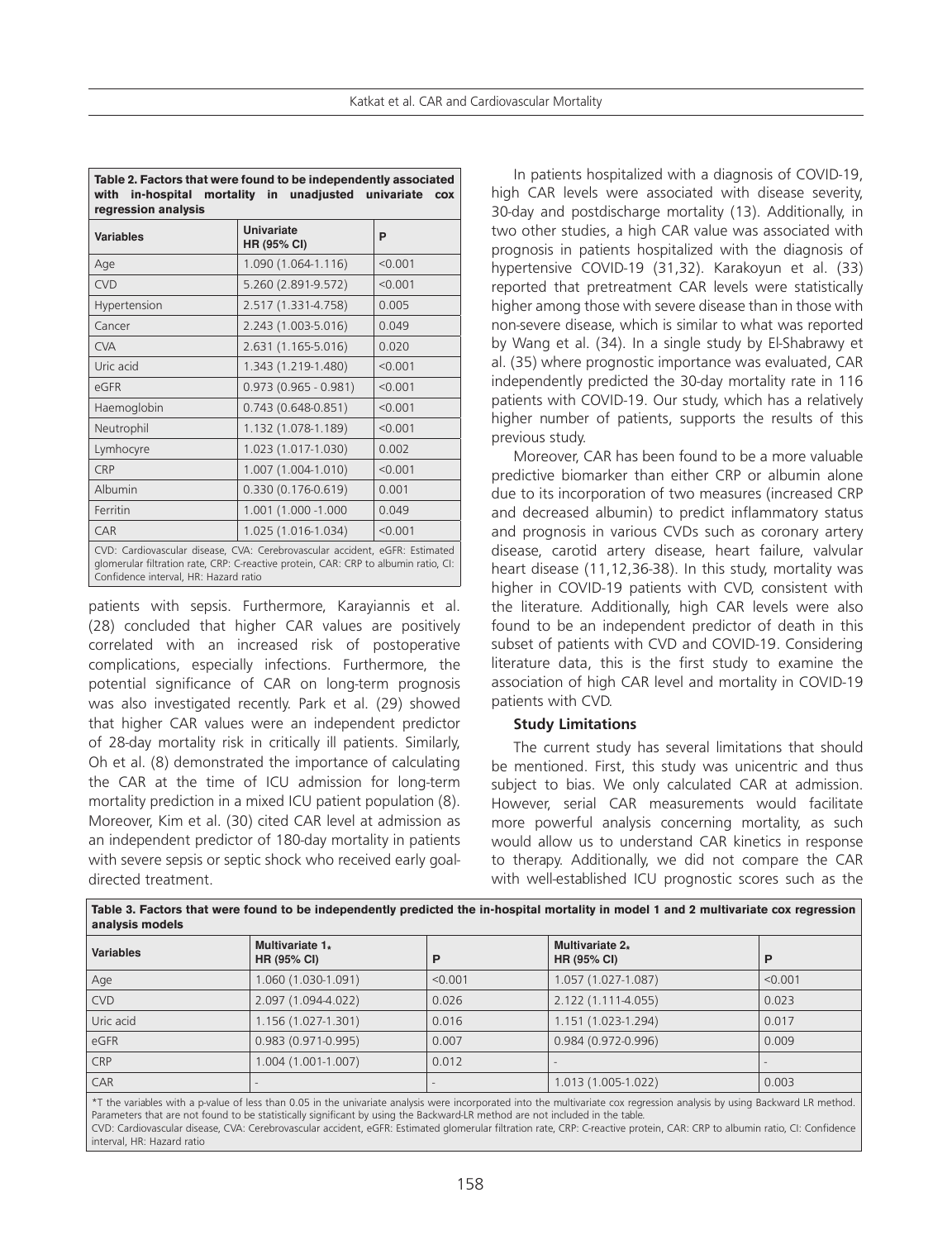| <b>Variables</b>                                                                                                                                                                                                                                                                                                                                                                                                                                                   | Multivariate 1*<br><b>HR (95% CI)</b> |         | Multivariate 2*<br><b>HR (95% CI)</b> | P       |
|--------------------------------------------------------------------------------------------------------------------------------------------------------------------------------------------------------------------------------------------------------------------------------------------------------------------------------------------------------------------------------------------------------------------------------------------------------------------|---------------------------------------|---------|---------------------------------------|---------|
| Haemoglobin                                                                                                                                                                                                                                                                                                                                                                                                                                                        | $0.742(0.645-0.855)$                  | < 0.001 | $0.764(0.663-0.880)$                  | < 0.001 |
| hs-Tnl                                                                                                                                                                                                                                                                                                                                                                                                                                                             | 1.000 (1.000-1.001)                   | 0.008   | 1.000 (1.000-1.001)                   | 0.007   |
| <b>CRP</b>                                                                                                                                                                                                                                                                                                                                                                                                                                                         | 1.007 (1.004-1010)                    | < 0.001 |                                       |         |
| CAR                                                                                                                                                                                                                                                                                                                                                                                                                                                                |                                       |         | 1.024 (1.015-1.033)                   | < 0.001 |
| *T the variables with a p-value of less than 0.05 in the univariate analysis were incorporated into the multivariate cox regression analysis by using Backward LR method.<br>Parameters that are not found to be statistically significant by using the Backward-LR method are not included in the table.<br>CVD: Cardiovascular disease, hs-TnI: High-sensitivity troponin I, CAR: C-reactive protein to albumin ratio, CI: Confidence interval, HR: Hazard ratio |                                       |         |                                       |         |

Sequential Organ Failure Assessment or Acute Physiologic Assessment and Chronic Health Evaluation scores. The contribution of these scores should be evaluated on a larger scale. Multicentre prospective studies including more patients are still required to evaluate the predictive accuracy of CAR in determining mortality in the COVID-19 population.

# **Conclusion**

Our study revealed that admission CAR levels independently predicted the in-hospital mortality in both the study population and the subgroup of patients with CVD. Therefore, we think that CAR, which is an inexpensive indicator, easily accessible and does not require any calculator to use, may allow for the identification of high-risk COVID-19 patients so that they may be stratified early on.

# **Ethics**

**Ethics Committee Approval:** The local institutional ethics committee of University of Health Sciences Turkey, Bagcilar Training and Research Hospital approved the study (protocol no. 2020.09.1.04.121).

**Informed Consent:** A written informed consent form was signed by each patient or by a first-degree relative of those patients who died.

# **Authorship Contributions**

Concept: F.K., M.K., F.N.T.C., E.O., Design: F.K., M.K., F.N.T.C., E.O., Data Collection and/or Processing: F.K., S.K., S.O., Z.A.T., S.H.K., Analysis and/or Interpretation: F.K., M.K., F.N.T.C., Literature Research: F.K., M.K., F.N.T.C., U.K., A.G., H.I.B., Writing: F.K., M.K., F.N.T.C., E.O.

**Conflict of Interest:** No conflict of interest was declared by the authors.

**Financial Disclosure:** The authors declared that this study received no financial support.

# **References**

- 1. Kermali M, Khalsa RK, Pillai K, Ismail Z, Harky A. The role of biomarkers in diagnosis of COVID-19 - A systematic review. Life Sci 2020;254:117788.
- 2. World Health Organization. Naming the Coronavirus Disease (COVID-2019) and the Virus That Causes It. 2020. Available online:

https://www.who.int/emergencies/diseases/novelcoronavirus-2019/technical-guidance/naming-thecoronavirus-disease-(covid-2019)-and-the-virus-that-causes-it (accessed on 11 March 2020).

- 3. Liu Y, Du X, Chen J, et al. Neutrophil-to-lymphocyte ratio as an independent risk factor for mortality in hospitalized patients with COVID-19. J Infect 2020;81:e6–e12.
- 4. Verity R, Okell LC, Dorigatti I, et al. Estimates of the severity of coronavirus disease 2019: a model-based analysis. Lancet Infect Dis 2020;20:669-77.
- 5. Bayrak M. Predictive value of C-Reactive Protein/Albumin ratio in patients with chronic complicated diabetes mellitus. Pak J Med Sci 2019;35:1616-21.
- 6. Yazar T, Yazar HO. Evaluation of C-reactive Protein/Albumin Ratio According to Stage in Patients with Idiopathic Parkinson Disease. Turk J Neurol 2019;25:123-8.
- 7. Taheri S, Baradaran A, Aliakbarian M, Mortazavi M. Level of inflammatory factors in chronic hemodialysis patients with and without cardiovascular disease. J Res Med Sci 2017;22:47.
- 8. Oh TK, Song IA, Lee JH. Clinical usefulness of C-reactive protein to albumin ratio in predicting 30-day mortality in critically ill patients: A retrospective analysis. Sci Rep 2018;8:14977.
- 9. Haruki K, Shiba H, Shirai Y, et al. The C-reactive Protein to Albumin Ratio Predicts Long-Term Outcomes in Patients with Pancreatic Cancer After Pancreatic Resection. World J Surg 2016;40:2254- 60.
- 10. Moon JS, Ahn SS, Park YB, Lee SK, Lee SW. C-Reactive Protein to Serum Albumin Ratio Is an Independent Predictor of All-Cause Mortality in Patients with ANCA-Associated Vasculitis. Yonsei Med J 2018;59:865-71.
- 11. Liu ZY, Tang JN, Cheng MD, et al. C-reactive protein-to-serum albumin ratio as a novel predictor of long-term outcomes in coronary artery disease patients who have undergone percutaneous coronary intervention: analysis of a real-world retrospective cohort study. Coron Artery Dis 2021;32:191-6.
- 12. Kelesoglu S, Yilmaz Y, Elcık D. Relationship Between C-Reactive Protein to Albumin Ratio and Coronary Collateral Circulation in Patients With Stable Coronary Artery Disease. Angiology 2021;72:829-35.
- 13. Lucijanić M, Stojić J, Atić A, et al. Clinical and prognostic significance of C-reactive protein to albumin ratio in